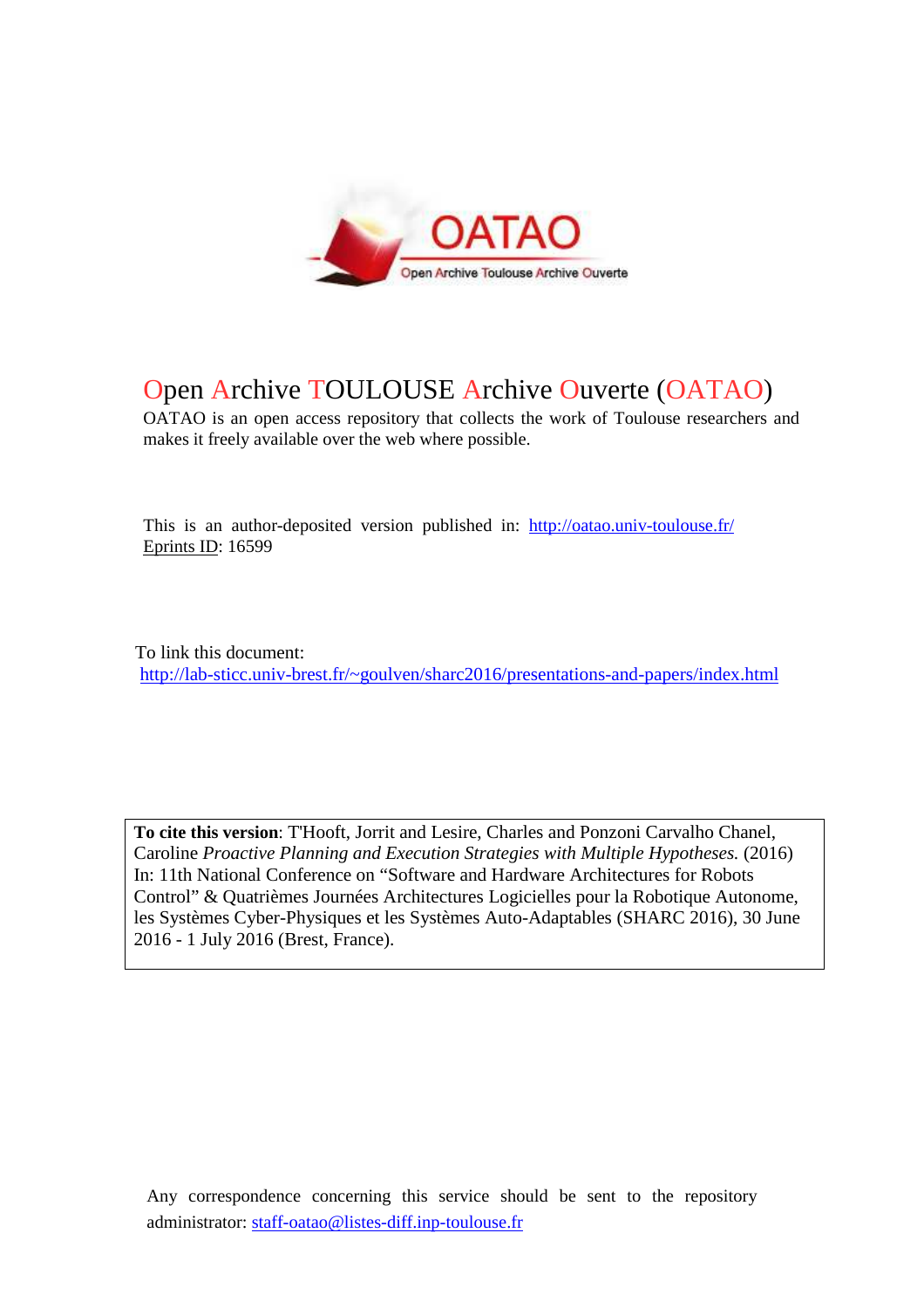# Proactive Planning and Execution Strategies with Multiple Hypotheses

**Jorrit T'Hooft**<sup>1</sup> and Charles Lesire<sup>2</sup> and Caroline P. Carvalho Chanel<sup>3</sup>

Abstract. In order to enhance the behavior of autonomous service robots, we are exploring multiple paradigms for their *planning and execution strategy* (the way of interleaving the planning, selection and execution of actions). In this paper we focus on *continuous proactive planning with multiple hypotheses* in order to continuously generate multiple solution-plans from which an action can potentially be selected when required. To illustrate the concepts, we develop how it can be used for autonomous navigation in dynamic environments. For this purpose we present and analyze the tests we realized with several instantiations. We also discuss several aspects and concerns about the proposed strategy, and how integrating more semantic information could enhance the capabilities of service robots for real-world applications.

# <span id="page-1-0"></span>1 Introduction

In the near future we would like autonomous service robots able to accomplish complex missions in real environments. Such missions include human assistance, surveillance of infrastructure, search and rescue, and dangerous work. Real environments on the other hand are often dynamic, unstructured, open, unknown and only partially observable, which further complicates the execution of the already complex missions.

In practice, it is impossible to precompute valid plans or policies able to cope with all unexpected events and unpredictable changes in the environment that could occur, because:

- *Goals are unknown before execution:* Often the exact goal is not known before execution, so it is not clear for which goal plans should be made, and it would be impossible to store usable solution-plans for each possible goal. For example, if a robot should be able to take a cup and place it on a table, there are infinite possibilities of instantiations of cups, tables, their locations and environments.
- *Dealing with uncertainties is hard:* In order to find "good" solution-plans, for example optimizing some criteria, all uncertainties would need some accurate quantitative or qualitative representation which is very hard to obtain for real situations.
- *The state-spaces are too big:* Because of the complexity and uncertainties involved, the state-spaces incorporating all possibilities (e.g. all possible environments) would be infinite and thus unusable for precomputing policies in limited time. Even with approxi-

mated (but still usable) models the state-spaces remain too important.

For all these reasons, service robots need to plan and manage their actions online. Online planning and execution in this context imposes some requirements as well:

• *Planning and execution strategy:* The planning and execution strategy is the way of interleaving the planning, selection and execution of actions. Depending on the application, one strategy may be better suited than another.

In [\[16,](#page-9-0) [9\]](#page-9-1), the authors argue that the importance and difficulty of deliberative acting has been underestimated, and call for more research on the problems that arise when endeavoring to integrate acting with planning. They focus on two interconnected principles: a hierarchical structure to integrate the actor's deliberation functions, and *continual online planning and reasoning throughout the acting process*.

• *Default behavior:* A valid plan to reach some goal is not always available, e.g. when no plan has been computed yet, or the available plan is invalidated. In such situations the robot should execute "default" actions to ensure the integrity of itself and/or its environment. Such default behavior may be precomputed or obtained by fast (sub-optimal) planning.

In [\[1\]](#page-9-2) for example, an emergency maneuver library is used to guarantee the safety of a robot.

• *Reactivity:* The system must remain reactive, which imposes constraints on the software architecture. For example, the planning process may not block the rest of the system, s.t. when an unexpected event occurs the robot is still able to correctly adapt its behavior.

An overview of commonly used robotic architectures can be found in [\[13\]](#page-9-3).

In order to enhance the behavior of service robots, we are exploring multiple paradigms for the planning and execution strategy. In this paper we focus on *continuous proactive planning with multiple hypotheses* in order to continuously generate multiple solution-plans from which an action can potentially be selected when required.

In Sec. [2](#page-2-0) we discuss a selection of existing planning and execution strategies to give some insight. In Sec. [3](#page-2-1) we develop the main concepts of our *continuous proactive planning with multiple hypotheses* strategy. Sec. [4](#page-3-0) gives a high-level algorithm to show how such strategies can be implemented. To give an idea on how the proposed concepts can be used for a specific application, we present in Sec. [5](#page-4-0) how *proactive planning with multiple hypotheses* can be used for autonomous navigation in dynamic environments. For this purpose we explain and analyze the tests we realized with multiple instantiations. In Sec. [6](#page-8-0) we discuss different aspects and concerns about the

<sup>1</sup> Onera – The French Aerospace Lab, France, email: jorrit.thooft@onera.fr

<sup>2</sup> Onera – The French Aerospace Lab, France, email: charles.lesire@onera.fr

<sup>&</sup>lt;sup>3</sup> ISAE-SUPAERO - Institut Supérieur de l'Aéronautique et de l'Espace, France, email: caroline.chanel@isae-supaero.fr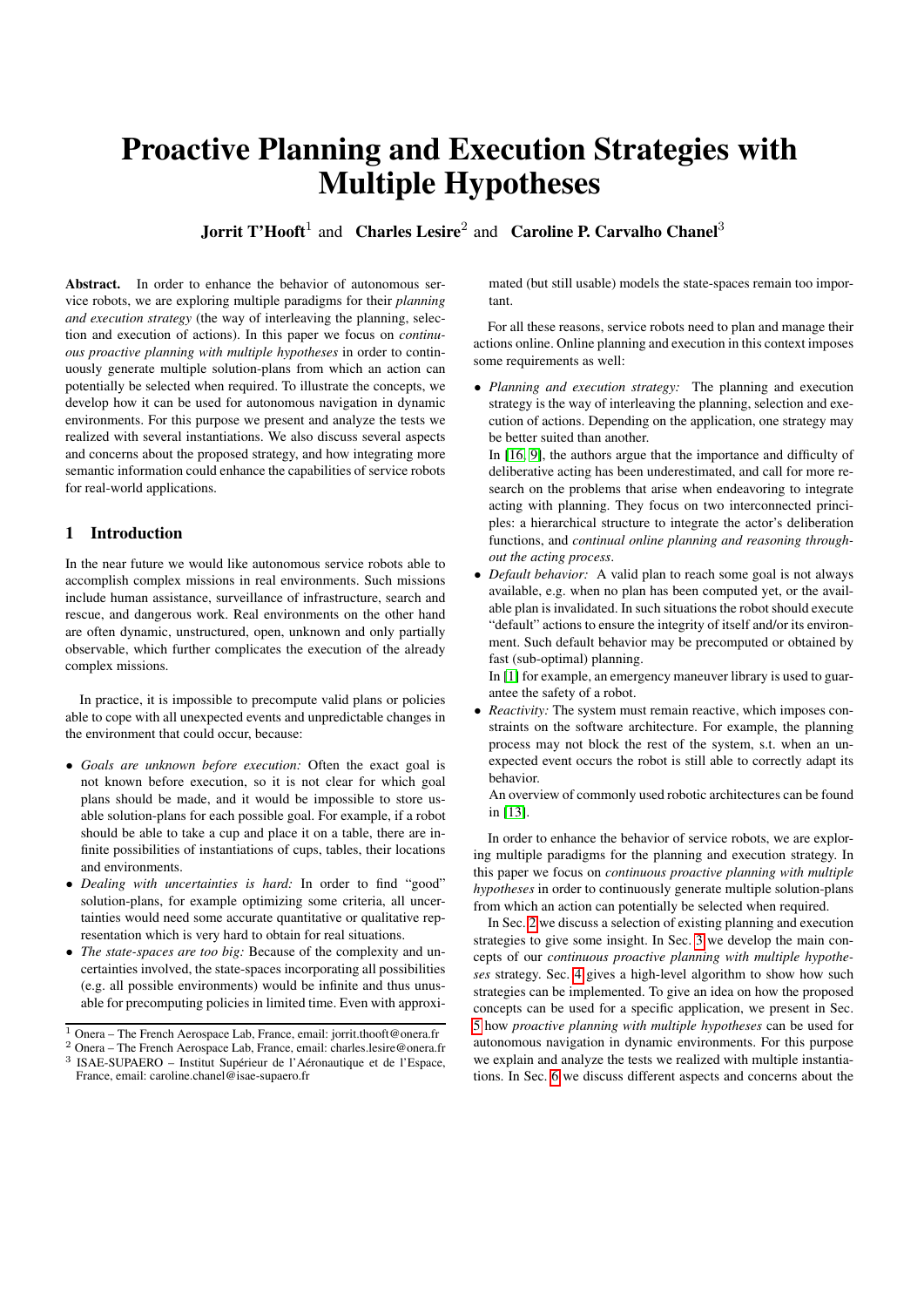proposed strategy, as well as how integrating more semantic information could enhance the capabilities of service robots for real-world applications.

# <span id="page-2-0"></span>2 Existing Online Planning and Execution Paradigms

<span id="page-2-3"></span>Preliminary note on replanning from scratch vs plan repair In online planning and execution paradigms, replanning can be triggered in order to adapt to changes in the environment or unexpected events. When replanning is triggered one can chose to replan from scratch or to repair the previous plan. A number of algorithms exist for repairing the previous plan [\[7\]](#page-9-4), among them a lot are based on the popular Focussed Dynamic A\* (D\*) [\[17\]](#page-9-5) and D\* Lite [\[12\]](#page-9-6) which are able to propagate changes in their data-structures and remain optimal once the propagation finishes. However, depending on the application, it can be difficult to track those changes (e.g. a small change in the environment can have an incidence on the cost of a lot of actions when the cost takes into account the proximity to the obstacles) and a single change can invalidate a large part of the underlying graph, in which case it can be preferable to just replan from scratch with a faster algorithm (e.g with A\* [\[11\]](#page-9-7)).

[\[8\]](#page-9-8) suggests the notion of plan stability, referring to a measure of the difference between the current plan and a new target plan, which can help to determine which part of the plan should be repaired, accelerating the plan adaptation. This notion can also be used in a heuristic to chose between replanning from scratch or repairing the previous plan [\[10\]](#page-9-9).

The selection of strategies presented here is meant to give some insight, but is in no way exhaustive and for each one variants exist.

#### 2.1 Plan-Replan

A basic but commonly used planning and execution strategy is the *plan-replan* strategy:

The robot computes a plan that achieves the goal under some constraints based on the available (often incomplete) information. During this time, the robot executes its default behavior. Once a plan is available, the robot selects and executes the actions of the plan as long as the plan remains valid. If at some moment the plan is invalidated, the execution is interrupted and replanning is triggered (i.e. replanning is triggered only when strictly necessary). The process repeats until goal completion.

In [\[14\]](#page-9-10) this type of planning and execution strategy allowed a robot to complete 26.2 miles of autonomous navigation in a real office environment. Their system is either in mode planning, controlling, or clearing. In planning mode, *the robot is stationary and waiting* for a plan. In controlling mode, the robot has a plan and is sending commands to the actuators. In clearing mode, something has gone wrong and one of a user-specified set of recovery behaviors is being executed [\[15\]](#page-9-11).

Other approaches have proposed to take into account uncertainty directly in the planning model to reduce possible faults at execution, or to adapt to observations. FF-Replan [\[22\]](#page-9-12) for example transforms a probabilistic description of the environment into deterministic problems, computes a deterministic plan and executes it until an unexpected state occurs, in which case a partial replanning is triggered.

In the approach presented in [\[4\]](#page-9-13), agents deliberately postpone parts of their planning process because of incompleteness of initial information. When enough information becomes available, partial replanning is triggered. With this paradigm, replanning is triggered only when it is strictly necessary, but not during the execution of the mission.

## <span id="page-2-2"></span>2.2 Continuous Planning

The difference between *plan-replan* and *continuous planning* is that *continuous planning* tries to integrate observed discrepancies (e.g. changes in the environment), during the execution of a plan, to avoid that the available plan becomes invalid or sub-optimal. For this, during the execution of actions, replanning is triggered (periodically or when changes are observed) with the latest information available.

The main advantages are:

- As long as discrepancies can be integrated in time and the resulting plan remains valid, the use of default behavior can be avoided.
- By continuous planning with the latest available information, the robot can take advantage of opportunities that occur during the execution, e.g. changes in the environment can create shortcuts that weren't available before.

In [\[21\]](#page-9-14) the authors present and compare an anytime method for path planning in dynamic environments. Their method is able to repair the previous solution in the same way as incremental replanning algorithms such as  $D^*$  and  $D^*$  Lite, but also in an anytime fashion. Each timestep (of 0.1 seconds for their tests) the position of the agent is updated and replanning is triggered, with the latest available information from the sensors, to update the previous plan.

In [\[15\]](#page-9-11), while the robot is navigating, replanning is triggered during each action, to solve a reduced Partially Observable Markov Decision Process (POMDP) with the latest information available. If the action succeeds, the next action can be selected immediately. Otherwise, the robot pauses and the planner is rerun for one second.

#### <span id="page-2-1"></span>3 Continuous Proactive Planning with Multiple Hypotheses: Concepts

# 3.1 Proactive Planning

While *continuous planning* (as we described it in Sec. [2.2\)](#page-2-2) often improves the behavior of the robot in dynamic environments, it lacks proactivity in the sense of anticipating future situations. By only planning with the latest available information it is often one step behind when a new action must be selected, because of the duration needed for the planning. For example, no valid plan is available when a new action must be selected to execute if a change in the environment invalidating the current plan occurs just before the selection, or when the search for a new solution takes too much time. The more the environment is dynamic and complex, the more this situation is likely to occur, and thus the more default actions will be executed because no valid action from a solution-plan is available. The use of a lot of default actions (such as immobilizing the robot) may cause the robot to behave strangely for a human observer which is why we prefer to avoid this.

In order to improve the *continuous planning* strategy in such situations, we propose to plan in a proactive manner for multiple *hypotheses* (which can correspond to predictable future situations) in order to generate multiple solution-plans from which an appropriate action can often be selected, depending on the actual encountered situation. For example, if it is known where obstacles may appear in the surrounding of the robot, instead of waiting until the obstacles appear before computing a plan taking them in account, the robot can anticipate these situations by searching for solutions in a proactive manner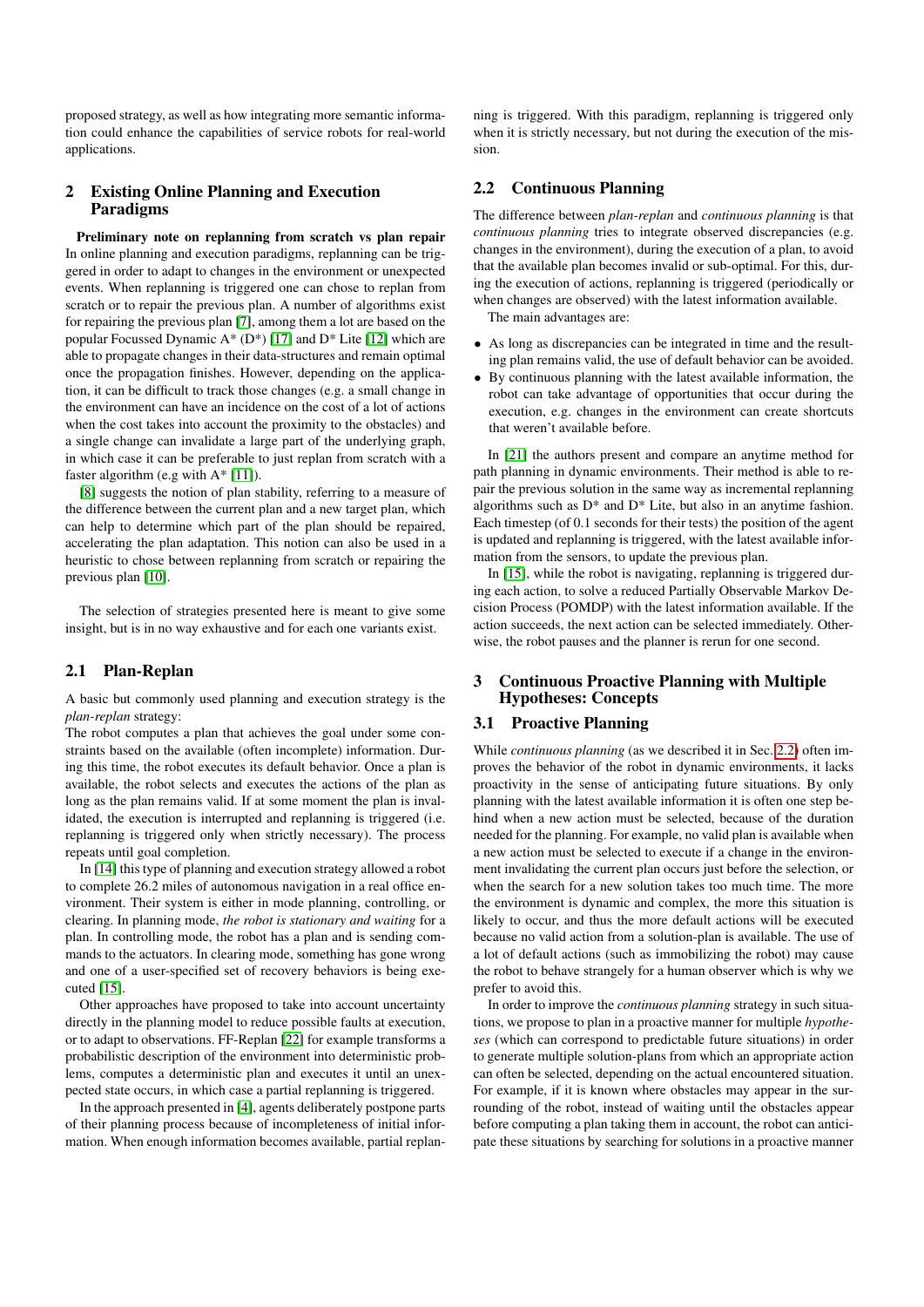(before such an obstacle actually appears). Then, when an obstacle actually does appear, it is likely that a valid plan is already available, and the robot just has to select a new action from (one of) the valid plan(s).

In [\[6,](#page-9-15) [19\]](#page-9-16), a generic framework has been proposed to continuously optimize a (PO)MDP problem while executing actions. The authors also propose two instantiations for focusing the search on predictable future situations. The input problem is however not modified during the execution, but only possible observations are considered.

In [\[5\]](#page-9-17) an anticipatory online planning algorithm is presented for the problem in which additional goals may arrive while plans for previous goals are still executing. It samples possible futures according to their distribution and than solves each sampled future with a fast deterministic planner. While this approach, which has many ideas in common with ours, is very specific to a particular kind of applications, our approach is more generic and could easily be instantiated to behave the same.

# 3.2 Hypotheses

What we call a *hypothesis* is a collection of information in order to generate a corresponding type of solution-plan. It can take into account arbitrary information considered useful for the kind of solution one wants to generate with it, such as: constraints on the search space, a particular configuration or initialization, etc. For example, the hypotheses anticipating the appearing of obstacles could include a zone where obstacles can occur, initialize the search with a previous plan, and restrict the search space within some range around that previous plan. The corresponding solution, if one is found, would be a solution "close" to the previous plan and avoiding the selected zone where obstacles could appear.

# 3.3 Using One or Multiple Planners

This paradigm generates multiple solution-plans from multiple hypotheses. This can be obtained with a planning algorithm able to store multiple solutions depending on the future states, such as policies created by Markov Decision Process (MDP) solvers. But it is also possible to use one or multiple faster planning algorithms that, depending on the input-parameters, solve the problem for the selected hypotheses, and store the solutions in a separate data-structure. This can be interesting for multiple reasons: one planner can be more suited than another for a particular hypothesis (e.g. ability to deal with some uncertainties, time needed to solve); one could chose to solve a hypothesis with different planners to obtain different plans for the same constraints (e.g. with randomized planners); different planners can have different guarantees on the optimality; etc. (It is the role of the supervising algorithm presented in Sec. [4](#page-3-0) to call a function that, depending on the hypothesis and current situation selects the appropriate planning algorithm.)

#### 3.4 Tackling (some) Uncertainties with Multiple Hypotheses

Planning algorithms able to cope with uncertainties are often to slow to be usable for online planning if they are instantiated with all the possible uncertainties for the complete mission. With the multiple hypotheses paradigm, because it instantiates the hypotheses online, it is possible to generate solution-plans taking into account only a subset of the uncertainties to speed up the search (e.g. with a reduced

MDP). This however still requests to have an accurate representation for the remaining uncertainties involved.

Another way to take into account (some) uncertainties, without the need to quantify them, is to proactively solve for (some of) the possible future situations separately.

# <span id="page-3-0"></span>4 Continuous Proactive Planning with Multiple Hypotheses: Algorithm

To guarantee the reactivity of the system (see Sec. [1\)](#page-1-0), multiple threads are running in parallel: A supervising thread, described in Algorithm [1,](#page-3-1) is in charge of the *planning and execution strategy*, and drives other threads for planning, executing the actions, and gathering information, in a non blocking way. The proposed algorithm was designed for implementing the *continuous proactive planning with multiple hypotheses* strategy, but can also be used for implementing the other strategies.

<span id="page-3-1"></span>Algorithm 1 Continuous proactive planning with multiple hypothe- $\epsilon$  $\alpha$ 

| ບບບ |                                                             |
|-----|-------------------------------------------------------------|
|     | $1:$ loop                                                   |
| 2:  | update current goal                                         |
| 3:  | update current state                                        |
| 4:  | collect planning results (if any)                           |
| 5:  | if no action executing then                                 |
| 6:  | select best action to execute                               |
| 7:  | launch selected action                                      |
| 8:  | else                                                        |
| 9:  | verify if a better action is available from current state   |
| 10: | <b>if</b> a better action available <b>then</b>             |
| 11: | stop the execution of current action                        |
| 12: | launch new best action                                      |
| 13: | monitor discrepancies                                       |
| 14: | <b>if</b> current action invalidated <b>then</b>            |
| 15: | stop current action                                         |
| 16: | else                                                        |
| 17: | <b>if</b> currently planning <b>then</b>                    |
| 18: | <b>if</b> the hypothesis for which we are planning is still |
|     | coherent then                                               |
| 19: | continue planning                                           |
| 20: | else                                                        |
| 21: | stop the corresponding planning algorithm                   |
| 22: | <b>if</b> currently not planning <b>then</b>                |
| 23: | <b>if</b> hypothesis left to explore <b>then</b>            |
| 24: | $h \leftarrow$ select hypothesis to plan for                |
| 25: | create planning algorithm input for $h$                     |
| 26: | launch the planning algorithm for $h$                       |
|     |                                                             |

Algorithm [1](#page-3-1) is a loop in which the first lines update the data structures (lines [1.2](#page-3-1) to [1.4\)](#page-3-1). The goal is updated because it can change during the execution. The state of the robot and its environment can change at every moment and thus must also be updated at every iteration. And because we want to dispose of the last results of the planning algorithms, they are collected.

Then the algorithm ensures that the robot executes the best available action (lines [1.5](#page-3-1) to [1.12\)](#page-3-1). The selected action can for example be the first action of the best available valid plan, or the appropriate "default" action if no valid plan is available. It first verifies if an action is currently running or not (a previous launched action can: still be running, have finished normally since last verification, or have been stopped in the previous iteration). If no action is running it selects the best action to execute. Otherwise, if an action is already running, it verifies if a better one is available for the current state in which case the current running action is interrupted and the new one is launched.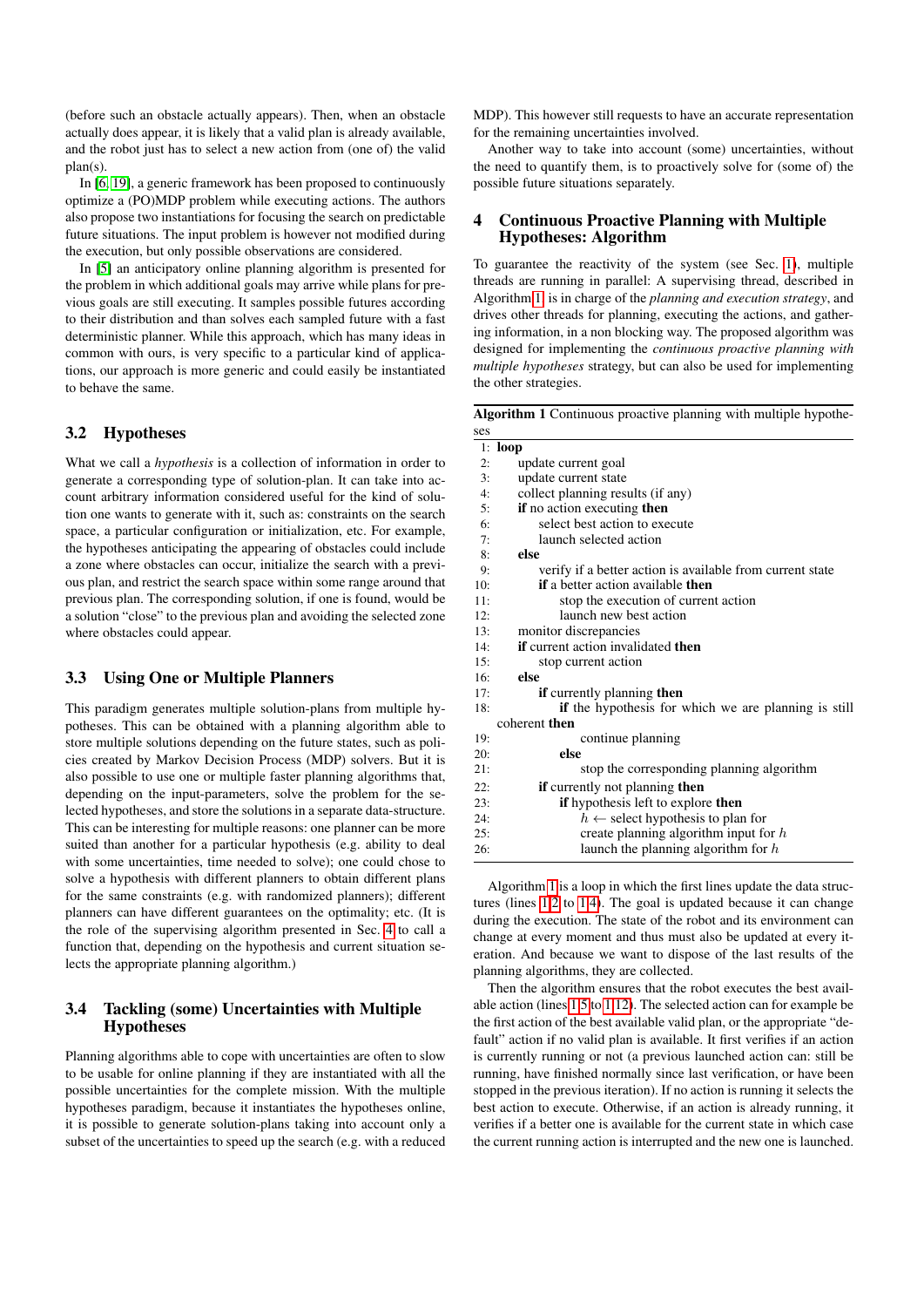At this stage, the algorithm monitors the discrepancies (line [1.13\)](#page-3-1) and verifies if the current running action is still valid. If the current action is no more valid, it is interrupted and the iteration finishes so that a new appropriate action can be launched as fast as possible (lines [1.14](#page-3-1) to [1.15\)](#page-3-1). Otherwise it manages the planning part (lines [1.16](#page-3-1) to [1.26\)](#page-3-1).

For managing the planning part, the algorithm first looks if a planning algorithm is still running. (In the presented version of the algorithm planning is done sequentially, so only one planning algorithm should run at a time.) If a planning algorithm is still running, the supervisor verifies if the hypothesis for which it is planning is still consistent in the current context, and stops the planning algorithm in case it isn't (lines [1.17](#page-3-1) to [1.21\)](#page-3-1). At this stage, if no planning algorithm is running and there is at least one hypothesis left to explore (depending on the context), the hypothesis to plan for is selected, the corresponding planning algorithm input is created, and the planning algorithm is launched in a non blocking manner (lines [1.22](#page-3-1) to [1.26\)](#page-3-1).

Remark: At the start of a new mission, no plan is available yet and the algorithm starts with selecting an action of the default behavior. The default behavior is executed as long as no valid plan is available.

## 4.1 Using Algorithm [1](#page-3-1) to Implement the Other **Strategies**

Algorithm [1](#page-3-1) behaves differently according to its instantiation, more precisely to: the way the action to execute is selected, the selection of the hypotheses to plan for and the scheduling of the planning episodes. Depending on how this is done it can even be used for implementing the *continuous planning* and the *plan-replan* strategies as showed next.

#### *4.1.1 For the Plan-Replan Strategy*

• Selection of the action to execute:

Only one plan is stored in the "planning results". If the plan is valid from the current state to the goal, the action to apply is selected from the available plan, otherwise the action corresponding to the default behavior is selected.

• Selection of the hypothesis to plan for and scheduling of the planning episodes:

There is only one hypothesis, corresponding to the observed situation. Replanning is triggered only when no valid plan is available. In algorithm [1](#page-3-1) this corresponds to defining that there is a hypothesis left to explore only when there is no valid plan available i.e when the currently executing action comes from the default behavior. The planner is not interrupted before it finishes. If a solution is found, it replaces the previous plan.

#### *4.1.2 For the Continuous Planning Strategy*

- Selection of the action to execute: The same as for the *plan-replan* strategy.
- Selection of the hypothesis to plan for and scheduling of the planning episodes:

There is only one hypothesis, corresponding to the observed situation. Replanning is triggered periodically (e.g. each time an action is launched) or when changes are observed. If the previous search did not finish yet when replanning is triggered, depending on the planner used, it can be updated (e.g. if a D\* planner is used) or interrupted (e.g. if an A\* planner is used). If a solution is found, it replaces the previous plan.

#### <span id="page-4-0"></span>5 Application to Autonomous Navigation in Dynamic Environments

Autonomous navigation in real environments, which are very dynamic and largely unpredictable, is a complex task almost all service robots will have to master. Even if the exact evolution of the environment is unpredictable, we are convinced that if the robot disposes of a "good" set of solution-plans it could largely enhance its performance, which is exactly what we try to obtain with the *continuous proactive planning with multiple hypotheses* strategy.

For the tests, the goal was to reduce the durations of the missions and the number of default actions launched, compared to the *planreplan* and *continuous planning* strategies. For this purpose we explored several types and combinations of hypotheses for the *continuous proactive planning with multiple hypotheses* strategy. We also instantiated the *plan-replan* and *continuous planning* strategies to compare and discuss the results.

## 5.1 Test Conditions

For our tests, we suppose the robot is able to map and provide a 2D occupancy-grid representation of its environment, to localize itself, and to execute displacement actions along straight line-segments. To run the tests in similar conditions we realized them in simulations.

For generating our simulated test conditions, we started by selecting some problems from the benchmarks for grid-based path-finding [\[18\]](#page-9-18). Each of these problems includes a start and a goal position and a map (used maps shown in Fig. [1\)](#page-4-1).



<span id="page-4-1"></span>Figure 1. The maps used for the tests (with in red the initial plan).

#### *5.1.1 Actions: Costs and Durations*

In our simulated environments 9 actions are possible.

Eight "normal" actions correspond to the displacement of the robot to the center of an adjacent grid-cell following a straight linesegment at constant velocity v. For our tests, v was set to  $2m \cdot s^{-1}$ . Such an action is possible only if the corresponding line-segment does not encounter an obstacle (occupied grid-cell). These are the only actions used by the planners. For the planners, the cost of such an action  $cost(a)$  is the length of the corresponding line-segment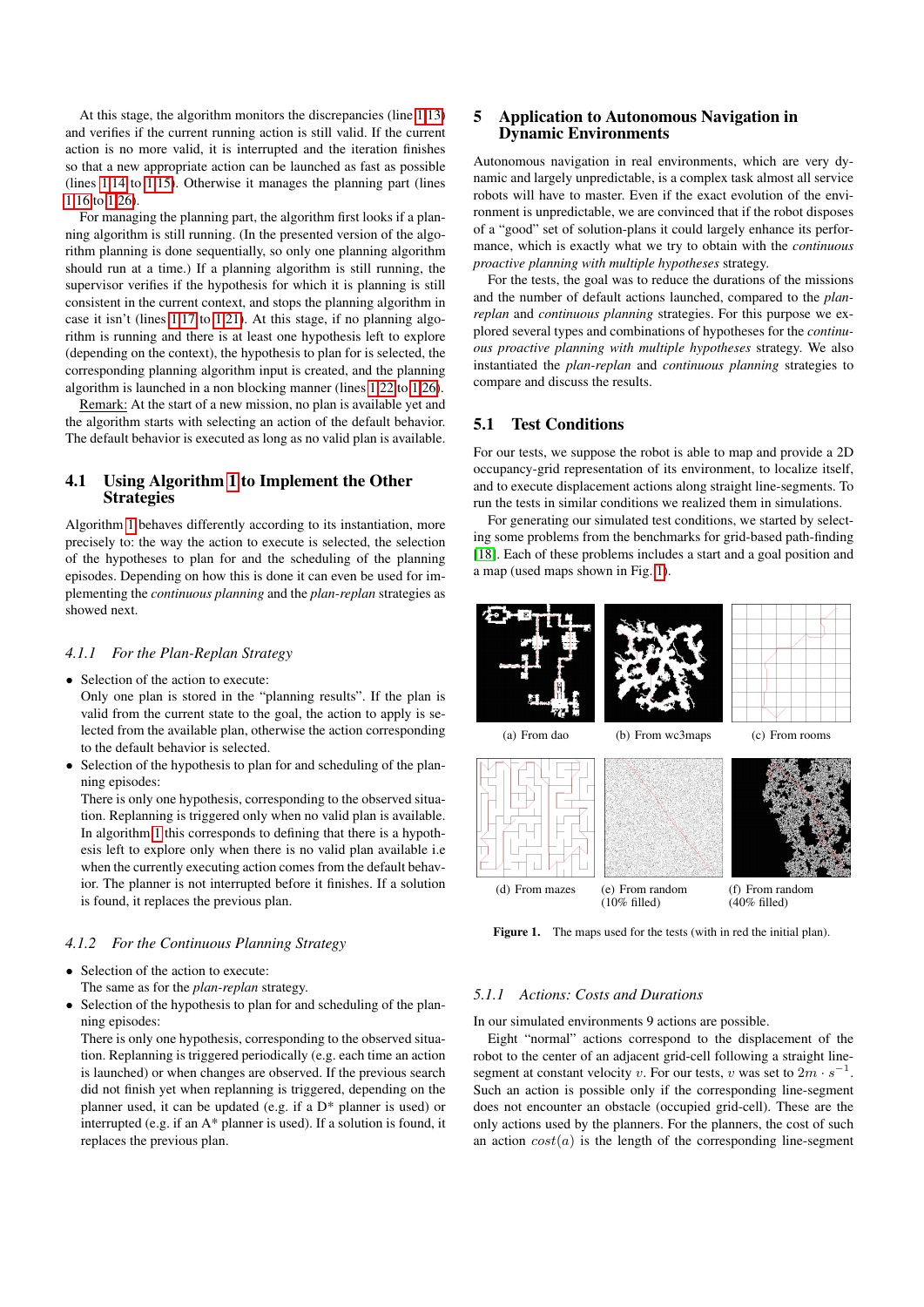$length(a)$ , and as we suppose the resolution of the occupancygrid (side of a grid-cell) is 1 meter  $cost(a) = length(a) \in$  $\{1, \sqrt{2}\}$ . The duration of executing such an action a is computed as:  $duration(a) = length(a)/v.$ 

The ninth action corresponds to staying at the current position, it is always valid for our tests and is only used for the default behavior.

In the real world, executing a "default" action can take more time than just the time needed for replanning a new valid path, e.g. instead of being able to "instantaneous" stop or evolve at constant speed (or to catch up in one action), it can require a minimum duration to stabilize the robot. Therefore, we will compare the results for the two cases:

- Case A: The duration of a "default" action equals the duration needed to plan.
- Case B: The "default" action has a minimum duration of 0.5s.

#### *5.1.2 Adding Dynamics to the Simulated Environments*

In order to evaluate how the different strategies behave, when dynamic obstacles invalidate the plan being executed, we choose to add obstacles on the path followed by the robot during the simulations. For a real-world application, the region where such obstacles have effects is related to the region the robot is able to update of its environment representation, which depends on the robot's sensors.

"Adding" an obstacle means that the corresponding grid-cell of the environment representation is set to "occupied", and "removing" such an obstacle means that the corresponding grid-cell is set back to its previous value.

At the end of an executed action, an obstacle may be added on the path of the followed plan with probability  $P_{obstack}$ . It can be added on the followed path between the  $previous\_state + 2$  and previous state + n (previous state + i means the state reached after applying the first  $i$  actions of the followed path from the previous state), where  $n$  is some predefined value. For our tests we chose  $n = 10$ . The exact place where the obstacle should be added is randomly chosen with a uniform distribution that selects a number between  $2$  and  $n$ . At the same time, each previously added obstacle may also be removed with the same probability. To simulate environments with different dynamics, we realized the tests for:  $P_{obstack} \in \{0.2, 0.5, 0.8\}.$ 

#### *5.1.3 Planning Algorithms*

For the tests we used 2 planning algorithms. One based on A\* and one based on D\* Lite. They both instantiate the underlying graph representation on the fly, and optimize the cumulative cost of the actions (i.e. the length of the path to the goal). As the robot moves at constant velocity, the planners also optimize the duration for reaching the goal under static conditions.

Both algorithms have advantages and inconveniences. For replanning from scratch,  $A^*$  is much faster than  $D^*$  Lite due to the way it chooses the next vertex to expand, and for each expansion D\* Lite also requires more time because it does more bookkeeping. On the other hand, as long as the goal remains the same, D\* Lite is able to update its underlying graph representation to repair a previous plan, while A\* must always replan from scratch. For our tests, most of the time, it was much faster to repair the previous plan with D\* Lite than replanning from scratch with A\*, which is not necessarily the case for real applications (see Sec. [2\)](#page-2-3).

#### 5.2 Explored Types of Hypotheses

#### *5.2.1 Global Hypothesis*

What we call the *global* hypothesis corresponds to what is most often used for solving a planning problem. It consists of giving the planning algorithm the complete representation of the environment and letting it compute a *global* solution to the goal from a given source state. So for our tests it corresponds to giving the complete occupancy-grid representation of the environment, and the source and goal position for the robot. The advantage of this hypothesis is that the solutions are global and can thus be globally optimal depending on the planning algorithm used. The main disadvantage is that finding a global (optimal) solution is often computationally expensive and thus often slow. Figure [2\(a\)](#page-6-0) shows an example of an occupancy-grid representation of a *global* hypothesis.

#### *5.2.2 Path Region and Sub-Path Region Hypotheses*

The *path region* hypothesis supposes a previous path already exists and limits the state space for the planning algorithm in some range around this selected path. The construction of this hypothesis in our tests consists of taking into account only the obstacles around the previous path, considering the rest of the space as obstacles (impassable). The range is parameterized with  $r$ , which for our tests corresponds to the number of grid-cells taken into account around the path. The main advantages are: (1) When a solution is found it is a global solution and thus the robot will not get stuck in a local optimum. (2) Often the search is largely sped up, for example in environments such as mazes. One drawback is that it does not take into account that outside the region the robot did update its environment representation, since the path for the construction of the hypothesis was generated, the environment representation did not change. Once outside the updated region, it is likely that the new path in this unchanged environment will converge to the existing path and the same solution will be computed over again consuming time for nothing. A second drawback is that by only looking for solutions locally around a previous path it can easily discard opportunities that occur during execution (e.g. a door that opens) and thus losing its global optimality. Figure [2\(b\)](#page-6-1) shows an example of an occupancy-grid representation of the *path region* hypothesis with  $r = 5$ .

The *sub-path region* hypothesis is a solution for the first drawback mentioned for the *path region* hypothesis. Here we take into account only the first part of the existing path that is supposed to change. The last state of this *sub-path* becomes the *sub-goal*. The *path-region* hypothesis is constructed for the *sub-path* and is solved for reaching the *sub-goal*. Finally, by combining the solution returned by the planning algorithm and the previous solution starting from the *sub-goal* we reconstruct a global path towards the real goal. It has the same range parameter r as the *path region* hypothesis, and the *sub-goal* can be expressed with a parameter n s.t. the *sub-goal* corresponds to the state:  $first\_state\_of\_selected\_path + n$ . The main advantage is of course the speed up compared to the *path region* hypothesis. Figure [2\(c\)](#page-6-2) shows an example of an occupancy-grid representation of the *sub-path region* hypothesis with  $r = 5$  and  $n = 10$ .

#### 5.3 Tested Configurations

#### *5.3.1 Instantiations of Plan-Replan*

PR-A: This is the simplest configuration. Replanning is only triggered when no valid plan is available. The search is done with the A\* planner. The only hypothesis used is the *global* hypothesis.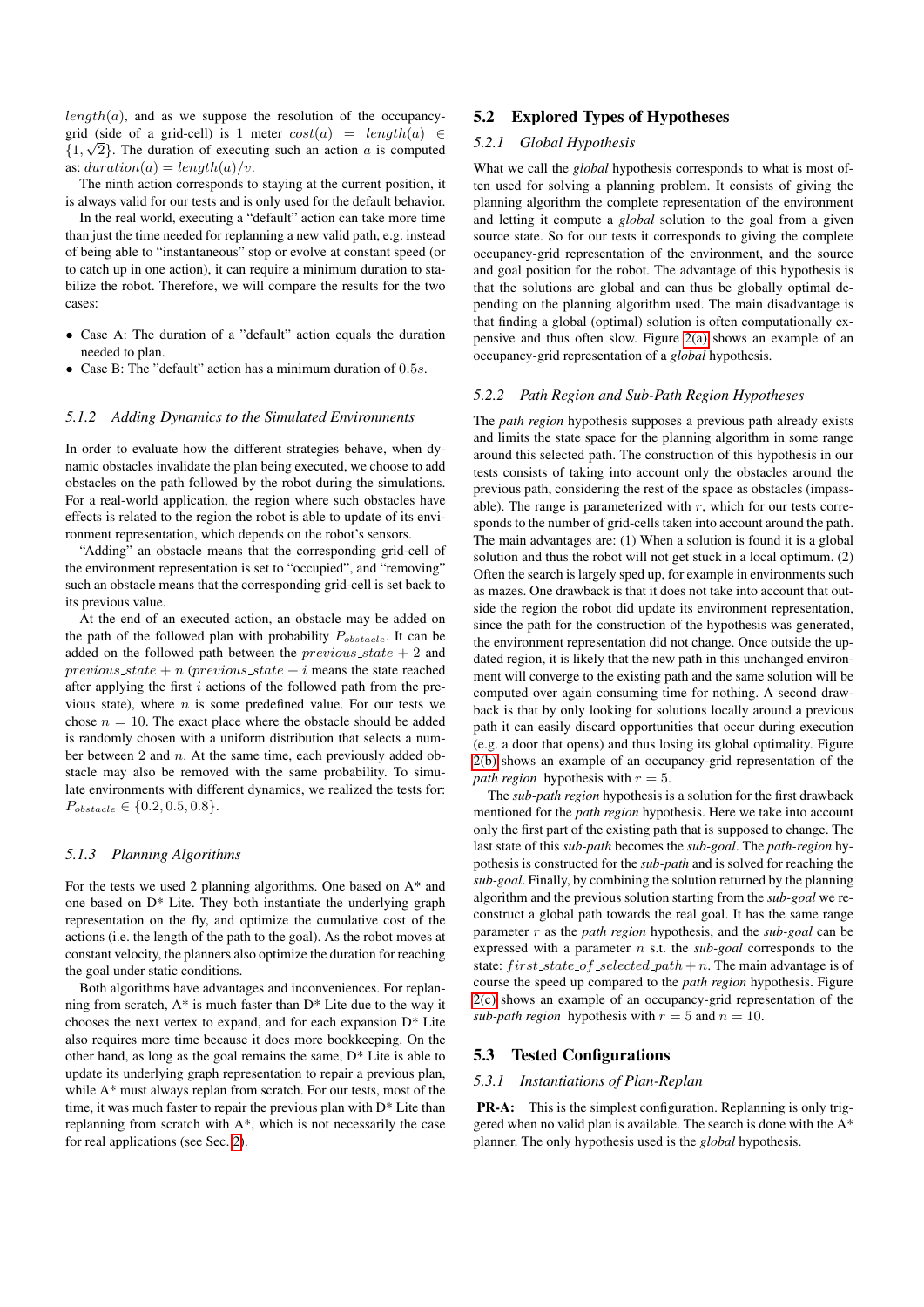<span id="page-6-0"></span>

<span id="page-6-1"></span>Figure 2. Occupancy-grid representations of hypotheses. White represents free space, gray occupied space.

PR-D: Similar to PR-A, but the search is done with the D\* Lite planner.

#### *5.3.2 Instantiation of Continuous Planning*

CP-D: Replanning is triggered each time a new action is launched. The hypothesis and planner are the same as for PR-D.

#### *5.3.3 Instantiations of Continuous Proactive Planning with Multiple (10) Hypotheses*

To reduce the mission durations and the number of launched default actions, we tested the following combinations of hypotheses. Each of them, in order to instantiate the additional hypotheses, supposes some minimal semantic information is available about where obstacles can appear. (For our tests this information was directly available from the simulations, but for a real application it should be provided by another component of the system.)

CPP-1: This configuration uses 10 hypotheses. Each time a "normal" action is launched, it first tries to solve the *global* hypothesis just like the *continuous planning* strategy. Then, while there is time left until the action finishes, it sequentially plans for *sub-path region* hypotheses with A\*. Each *sub-path region* hypothesis has a range parameter  $r = 5$ , but the *sub-goal* parameter n takes respectively the values 2 to 10. Here semantic knowledge is used to select the subgoals s.t. they correspond to the positions on the previous path just after the places where dynamic obstacles can appear. These hypotheses are trying to locally optimize the path to the selected *sub-goals* with the freshest information available, but without considering that dynamic obstacles can appear or disappear. When an action of the default behavior is launched instead of a "normal" action, it only tries to solve the *global* hypothesis.

CPP-2: This is almost the same as CPP-1, but for the *sub-path region* hypotheses we also add a (hypothetical) obstacle in the corresponding occupancy-grid on the selected path just before the *subgoals*. These hypotheses are thus anticipating the apparition of dynamic obstacles on the followed path, but without taking into account that obstacles can also disappear. Here even more semantic knowledge is used to predict the positions and sizes of future obstacles.

CPP-3: This final configuration has the same principle of CPP-2, i.e. it tries to anticipate the apparition of dynamic obstacles on the followed path (still without taking into account that obstacles can also disappear). But as D\* Lite can repair a plan fast for a *global* hypothesis, all hypotheses are *global*, where for the last 9 hypotheses a predicted obstacle is taken into account just like for CPP-2.

# 5.4 Realized Missions and Results

<span id="page-6-2"></span>We selected 6 missions from the benchmarks [\[18\]](#page-9-18). For each mission a different map (about 512 ∗ 512 grid-cells) was selected from different categories (dao, wc3maps, rooms, mazes, random (10%), random (40%)). Each mission was realized 30 times with each configuration, and for each  $P_{obstack} \in \{0.2, 0.5, 0.8\}$  to simulate different dynamics.

Most of the time, when a "normal" action was launched, the tested configurations for the *continuous proactive planning with multiple hypotheses* (CPP-1, CPP-2 and CPP-3) were able to finish the search for the 10 hypotheses in time (before the action finished).

Figure [1](#page-4-1) shows the maps from the different categories. Figure [3](#page-7-0) shows the results for the tests realized in the environment based on the map of "dao". The results for the tests realized in the environments based on the five first maps had the same characteristics and can thus be observed in Fig. [3.](#page-7-0) Figure [4](#page-7-1) shows the results for the tests realized in the sixth environment based on the map of "random (40% filled)".

#### *5.4.1 Case A: the duration of a "default" action equals the duration needed to plan*

We can observe that PR-A and PR-D need to replan about the same number of times, and thus launched about the same number of "default" actions, as expected. As it takes more time for PR-A to replan from scratch than for PR-D to repair the previous plan, the durations of the "default" actions are more important for PR-A than for PR-D, leading to higher total mission durations for PR-A.

CP-D tries to integrate the observed changes during the execution. As dynamic obstacles are added or removed just before launching a new action it has no time to integrate the last changes that invalidate the followed plan. However, by integrating the changes that occurred just before, the resulting plan can change and potentially avoid obstacles that will be added on the currently followed plan. By continually optimizing with the available information it generates shorter plans and has to execute less "default" actions resulting in lower mission durations than PR-D.

CPP-1, whose added hypotheses locally optimize the existing path to the selected *sub-goals*, generates more plans that slightly diverse in the beginning, but remain close to optimal under static conditions, resulting in less "default" actions and even lower mission durations than CP-D.

CPP-2's hypotheses also take into account the obstacles than can appear. For the first 5 environments, where local solutions were almost always possible, it was able to find them, resulting in almost no need for default behavior. For the sixth environment (based on random (40% filled)) often no local solution was possible, resulting in less decreasing default behavior. Because these hypotheses don't take into account that obstacles can also disappear the resulting paths are often slightly sub-optimal, resulting in slightly longer paths executed. As replanning is often faster than taking a longer path, and here executing a default action only takes the time needed for replanning, the mission duration was not improved compared to CP-D.

CPP-3, which also takes into account the obstacles that can appear but searches globally for solutions, had different results than expected. We thought that this would continue to improve the mission durations by finding shorter paths, but we observed that it was actually the configuration that executed the most "normal" actions, resulting in longer executed trajectories to reach the goal. This is probably because it often found solutions that diverged globally, changing rad-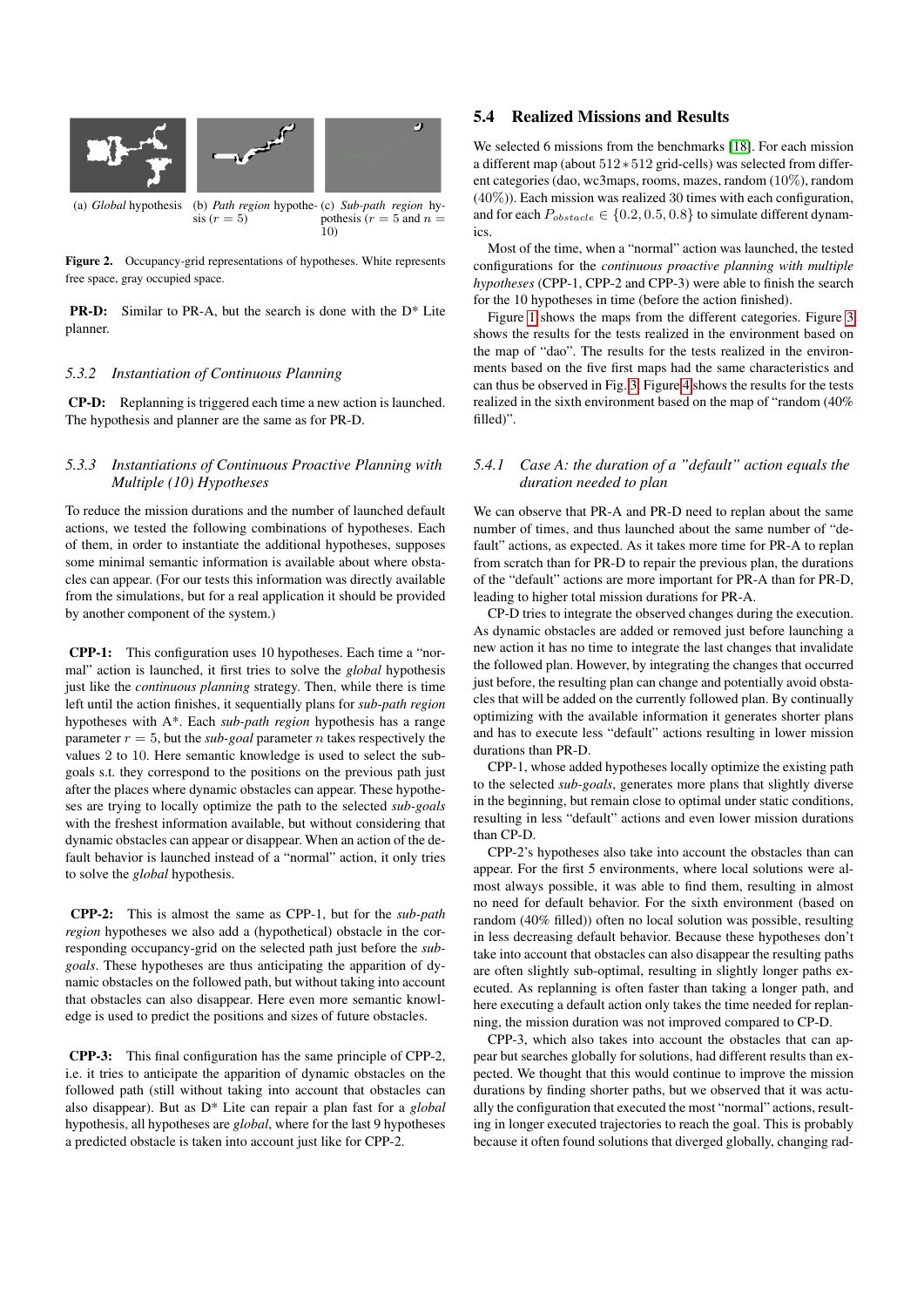

<span id="page-7-0"></span>Figure 3. The mission durations against the number of default actions that were executed during the missions, realized in the environment "dao". Above : without minimum duration for the default actions (indicated with the suffix "A"); Under : with minimum duration of 0.5 seconds for the default actions (indicated with the suffix "B"). From left to right :  $P_{obstack} = 0.2, 0.5, 0.8$  (indicated with 0.2, 0.5 or 0.8).



<span id="page-7-1"></span>Figure 4. The mission durations against the number of default actions that were executed during the missions, realized in the environment "random (40%) filled)". Above : without minimum duration for the default actions (indicated with the suffix "A"); Under : with minimum duration of 0.5 seconds for the default actions (indicated with the suffix "B"). From left to right :  $P_{obstack} = 0.2, 0.5, 0.8$  (indicated with 0.2, 0.5 or 0.8).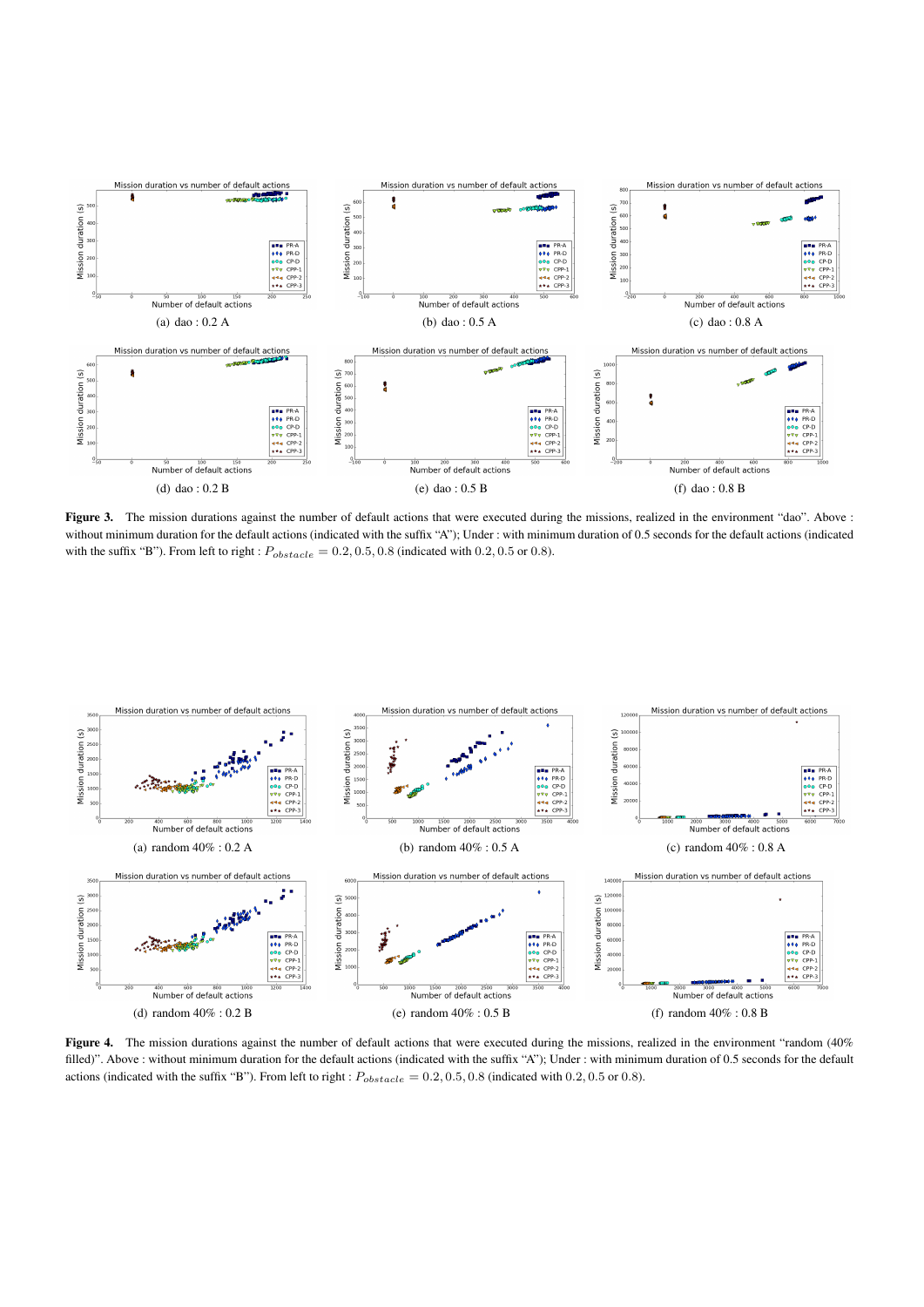ically the followed plan, and when obstacles were removed or new obstacles added it doubled back. This was catastrophic for the sixth environment with the highest dynamics ( $P_{obstack} = 0.8$ ), where it doubled back so often that it barely progressed to the goal. For this setting we showed only the fastest execution of CPP-3 on the graph, the others could even take over 10 hours. CPP-1 and CPP-2 suffered much less from this phenomenon because their hypotheses "stabilized" the updated path around the previous path, and when this was not possible they replanned with the latest changes updated.

### *5.4.2 Case B: a "default" action has a minimum duration of* 0.5s

As PR-A was able to replan from scratch in less than 0.5s, the performances of PR-A and PR-D are about the same.

The improvements of CP-D and CPP-1 w.r.t PR-A and PR-D are emphasized.

The reduction of default behavior realized with CPP-2 made it the fastest for the first five environments, and for the sixth close to the fastest.

The reduction of default behavior realized with CPP-3 made it the second fastest for the first five environments. For the sixth, due to the phenomenon explained before, for low dynamics ( $P_{obstack}$  = 0.2) the mission durations were about the same as for CP-D, for  $P_{obstack} = 0.5$  they were about the same as for PR-A and PR-D, and for high dynamics ( $P_{obstack} = 0.8$ ) it was catastrophic.

What we can conclude is that *proactive planning with multiple hypotheses* may be capable to improve the performances compared to commonly used strategies. As proof of concept, for our tests: If the priority is to complete the mission in minimum time, CPP-1 performed the best if the duration of a "default" action equals the duration needed to replan; or CPP-2 if a "default" action has a minimum duration of 0.5s. If instead the priority is to avoid default behavior, CPP-2 can be preferred for both cases.

## <span id="page-8-0"></span>6 Discussion

# 6.1 Optimality concerns

The presented strategy on itself does not restrict or enforce optimality guarantees. The optimality aspects depend more on the instantiated hypotheses, the selected planners to solve for the hypotheses and the function that selects the "best" action to execute depending on the context.

Guaranteeing some optimality for real applications in unpredictable environments is not an easy task, and one should also know what such a guarantee really means. For example, (PO)MDP solvers optimize the expected reward (thus return the best policy for infinite executions), but does this really makes a lot of sense for a mission that is executed only once? For our tests, our planners optimized the length of the path to the goal, but they only guarantee to return the shortest path for the static environment description given as input. If the actual environment changes during the execution, the guarantee is lost. That is why we prefer to search for "good" solutions in the sense of feasible, acceptable and appropriate, instead of guaranteed optimal solutions which we don't know how to define or obtain in our context.

#### 6.2 Critical Aspects

For obtaining a "good" set of solution-plans with the *continuous proactive planning with multiple hypotheses* strategy, some aspects are critical:

- Obviously, the choice and construction of the hypotheses to plan for are very important. We observed that the construction of interesting hypotheses is very difficult without enough semantic information on the environment.
- The planning algorithm selected to solve for a hypothesis must be efficient enough to return a solution before the hypothesis becomes obsolete.
- If local solutions are admitted for some hypotheses it must be taken into account when selecting the actions to execute. Otherwise it is possible to get stuck in a local optimum.

# 6.3 Computational Overhead

One can be concerned about the computational overhead because, of course, solving for multiple hypotheses is more computational intensive than solving for one hypothesis. For the use cases we consider there is actually no concern because the planning is done during the execution of actions when computational resource is available. However, if one must also minimize the consumption of the CPU, the underlying function that indicates if there is a "hypothesis left to explore" should take this into account and only return true when appropriate.

# 6.4 Semantic Information

While the *proactive planning with multiple hypotheses* paradigm looks promising and natural for anticipating future situations, we observe that it critically needs semantic information to be efficient.

However, if enough semantic knowledge is available, the robot could largely enhance its capabilities, for example by inferring automatically:

- more interesteing hypotheses, taking into account that a person can let the robot pass, a chair can be moved, some places would better be avoided, etc.;
- which hypothesis to instantiate in which context;
- which planner to use for solving a particular hypothesis;
- how to create the right input for a planner and a hypothesis;
- how to schedule the planning episodes. (e.g.: for hypotheses with defferent time horizons, priorities, ...)

Therefore, we are investigating tools for acquiring and managing semantic information , such as the ones presented in [\[2,](#page-9-19) [20,](#page-9-20) [3\]](#page-9-21).

# 7 Conclusion

We presented the *continuous proactive planning with multiple hypotheses* strategy. Its concept is to proactively plan for multiple hypotheses, during the execution of actions, to generate multiple solution-plans from which an appropriate action can be selected when required. To illustrate the concepts, we developed how it could be used for autonomous navigation in dynamic environments. For this purpose we presented the tests we realized and compared the performances to two commonly used strategies. The *proactive planning with multiple hypotheses* paradigm looks promising and natural for anticipating future situations, but needs enough semantic information